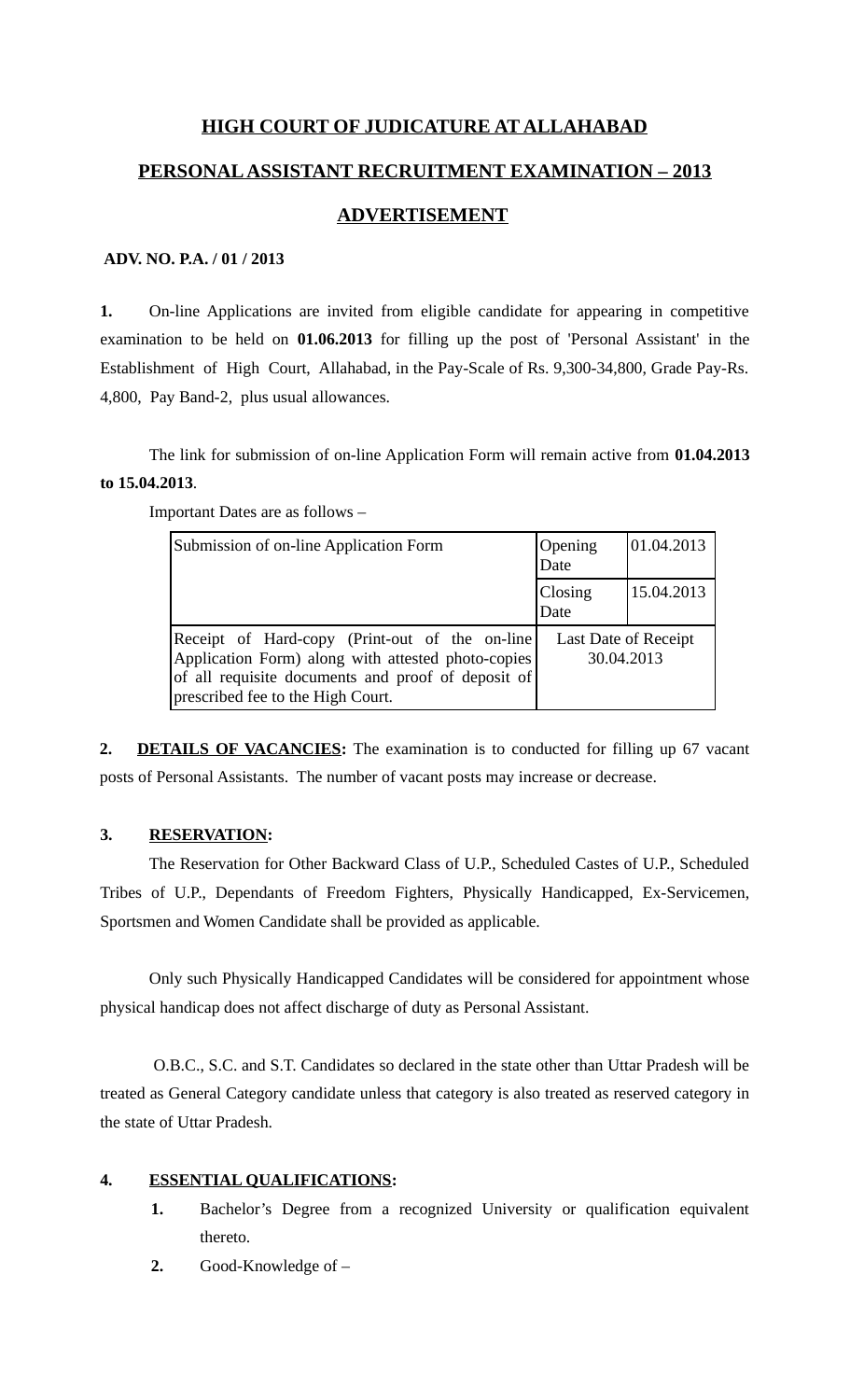(i) English Shorthand having minimum speed of 100 Words per Minute; and (ii) English Typewriting having minimum speed of 40 Words per Minute.

- **3.** Computer Knowledge i.e. Data Entry, Word Processing and Computer Operation
- **4.** Preference shall be given to the candidate possessing good knowledge of Hindi Shorthand and Typewriting with speed of 80 and 30 words per minute, respectively.

#### **5. AGE:**

A candidate for Direct Recruitment on the post of Personal Assistant must have attained the minimum age of 21 years and must not have attained the age of more than 35 years on the  $1<sup>st</sup>$ day of July of the year in which advertisement is published i.e. 01.07.2013.

| In respect of                                                                                       | Upper age-limit relaxed by                                       |
|-----------------------------------------------------------------------------------------------------|------------------------------------------------------------------|
| Other Backward Class, Scheduled Caste, Scheduled Tribe<br>and Dependant of Freedom Fighters of U.P. | 05 years                                                         |
| Employee of Uttar Pradesh Government & High Court,<br>Allahabad.                                    | 10 years                                                         |
| Ex-Servicemen.                                                                                      | 03 years<br>Period of Service in the<br>Army,<br>Air-Force, Navy |

The maximum age-limit will be relaxed as per following –

The Personal Assistants, who are working on a*d hoc* basis, shall be given relaxation in overage for the period they have been working on *ad hoc* basis as Personal Assistant in the High Court, Allahabad.

#### **6. SELECTION PROCEDURE:**

Selection Process shall comprise of 03 (Three) Stages –

| Stage-1            | Written<br>Examination  |       | Maximum<br><b>Marks</b>                                                             |     |
|--------------------|-------------------------|-------|-------------------------------------------------------------------------------------|-----|
|                    |                         | (i)   | knowledge of General<br>Elementary<br>English.                                      | 20  |
|                    |                         | (ii)  | Elementary knowledge of Computers.                                                  | 20  |
|                    |                         | (iii) | Translation of Passage in Shorthand to<br>English (From Sir Issac Pitman's<br>Book) | 40  |
|                    |                         | (iv)  | General Knowledge / Current Affairs                                                 | 20  |
|                    |                         |       | <b>TOTAL</b>                                                                        | 100 |
| Stage-2            | <b>Shorthand Test</b>   |       | 200                                                                                 |     |
| Stage-3            | Computer Knowledge Test |       |                                                                                     | 100 |
| <b>GRAND TOTAL</b> |                         |       |                                                                                     | 400 |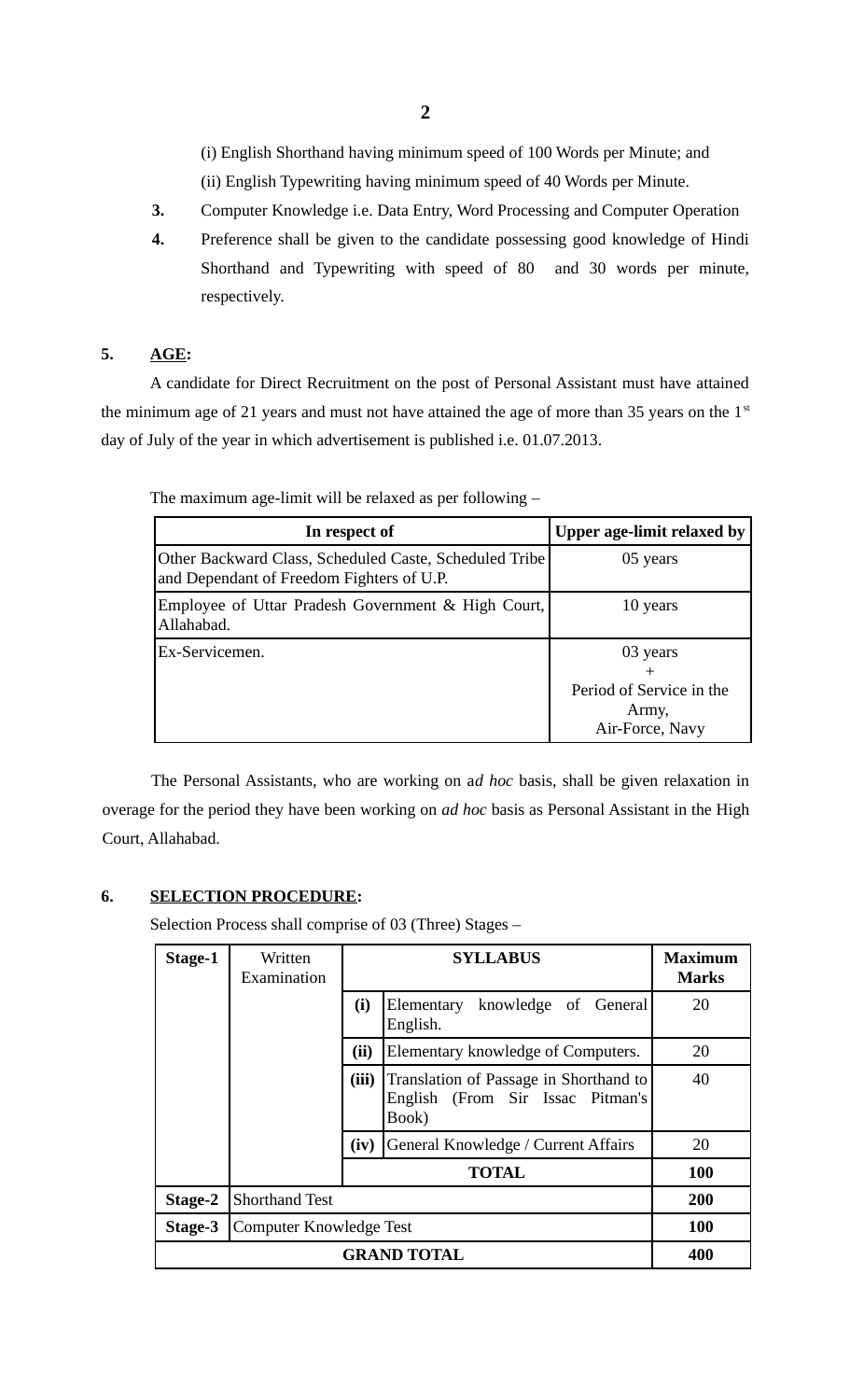|        |                   |                                                                                                       | Part-A   Objective Type Test   (i)   Elementary knowledge of General English. |
|--------|-------------------|-------------------------------------------------------------------------------------------------------|-------------------------------------------------------------------------------|
|        | on O.M.R. Sheets  | (ii)                                                                                                  | Elementary knowledge of Computers.                                            |
|        |                   |                                                                                                       | (iii) General Knowledge / Current Affairs                                     |
| Part-B | on Answer Booklet | Subjective Type Test Translation of Passage in Shorthand to English<br>(From Sir Issac Pitman's Book) |                                                                               |

**7.** The Written Examination shall be in two Parts and will take place on the same day–

**8.** Final Merit List will be prepared on the basis of the marks obtained in the Written Examination including Shorthand Test, Typing and performance in Computer Operation. Preference shall be given to the candidates possessing good knowledge of Hindi Shorthand and typewriting also with speed of 80 & 30 words per minute, respectively.

**9.** Ten times of the total number of vacancies in each categories on the basis of marks obtained by the candidates in the Written Examination in order of merit shall be allowed to appear in Shorthand Test and Computer Knowledge Test.

#### **10. FEES:**

| Category                    | Fees        |
|-----------------------------|-------------|
| General                     | $Rs. 500/-$ |
| <b>Other Backward Class</b> |             |
| Scheduled Caste of U.P.     | $Rs. 250/-$ |
| Scheduled Tribe of U.P.     |             |

The Fees will be paid in following manner –

- **(i)** Candidate will generate a print-out of Payment-Challan from the Web-site of the High Court – [http://www.allahabadhighcourt.in](http://www.allahabadhighcourt.in/)
- **(ii)** Particulars in the Payment-Challan to be filled by the candidate.
- **(iii)** Payment of fees through the Payment-Challan in any branch of the State Bank of India.
- **(iv)** The Applicant's Copy and the High Court Copy of the Payment-Challan to be collected back.

Application without the copy of Challan (High Court Copy) showing the proof of deposit of prescribed fees will not be considered.

#### **HOW TO APPLY:**

A candidate will have to apply on-line for the post of Personal Assistant through the link to on-line Application Form available at the Official Web-site of the High Court – [http://www.allahabadhighcourt.in.](http://www.allahabadhighcourt.in/) The detailed instructions are also available on the Web-site which must be read carefully before filling the on-line Application Form.